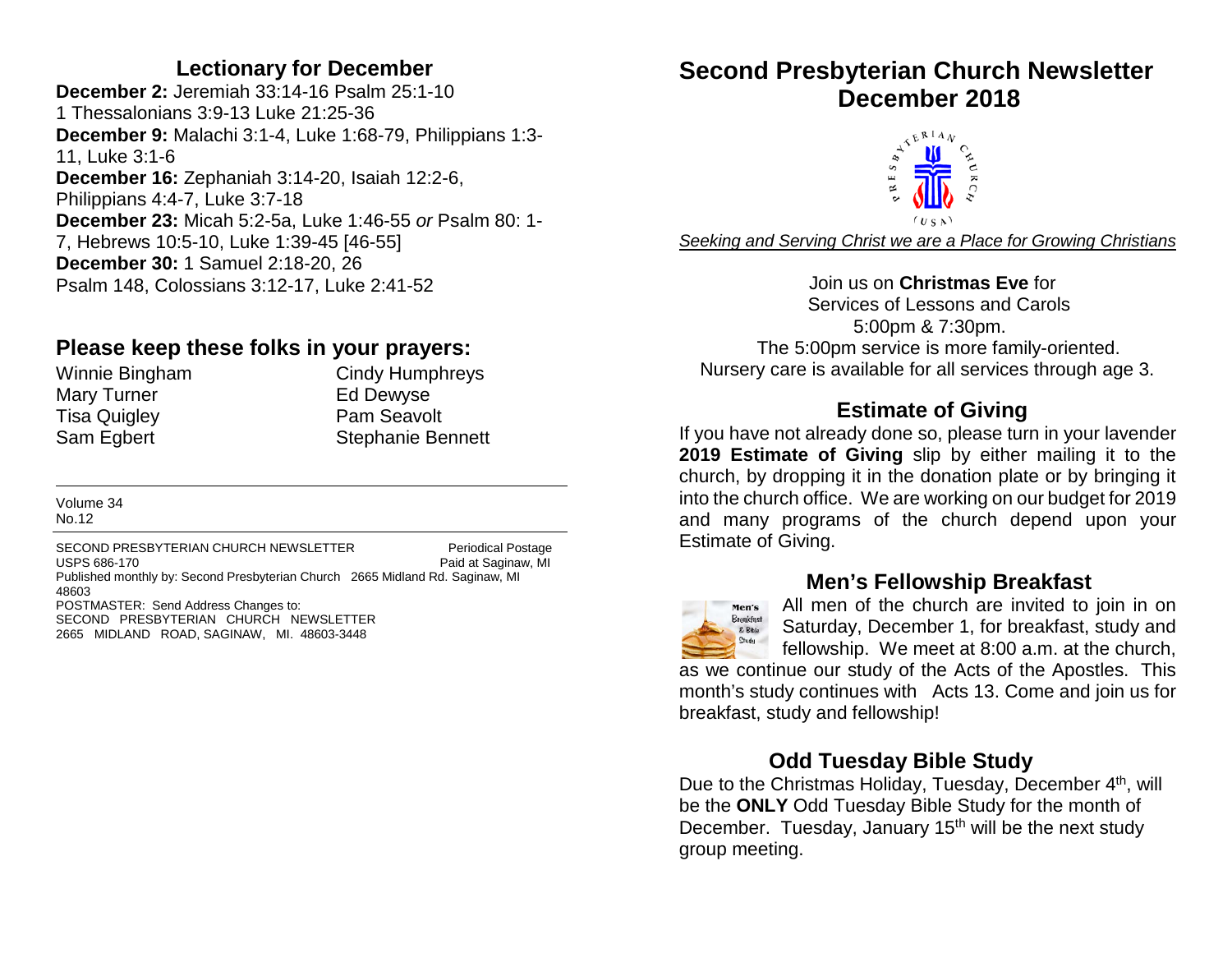#### **Busy Hands and Hearts**



This is our busiest time of year. The colder the weather, the greater the need. This month we are working on hats of all sizes,

mittens, lap robes, baby sweaters, and blankets. You do not need to knit, crochet or sew. If you can coordinate colors, or can pick up and deliver materials, we need you. We are also in need of items to make our next project, a *twiddle muff*. Come and join us on Monday, December 3rd from 1-3 pm and learn what a *twiddle muff* is and how to make them. Please contact Ruth Anderson at 792-0372 for information.

#### **\*Christmas Drama – December 9\***

We hope you will join us as "Shobi Shares a Miracle". The Christmas story is told in a unique way through the children who come to see the infant Jesus. The Christ Child's manger has been made ready by Shobi, the orphan stable boy who works for the innkeeper. In witnessing the miracle of the Holy Child, the children and the innkeeper are transformed by the humble selflessness that they experience in the presence of the Son of God. Please join us after the drama in Fellowship Hall for a reception to recognize the cast and crew.

#### **Saginaw Area Concert Band**



The Saginaw Area Concert Band will give a Christmas concert here on Monday, December 10, at 7:00pm. Come and enjoy this great music and these local performers. Be sure to stay after the concert for a reception in the gathering area.

#### **Florence Gilmour Circle**

Florence Gilmour Circle will meet on Wednesday, December 12, at 10:30 a.m.to put together Thinking of You plates for those who can't get to church. After we are done we will have lunch at the Horizon Center.



#### **Baked Goods Needed**

We are in need of cookies, muffins, or any other individually sized baked goods for the following events:

 **December 9-** The Drama reception  **December 10-** The Saginaw Area Concert Band reception

 **December 12-** Thinking of You plates for those members unable to get to church.

#### **Poinsettias**

If you would like to order a poinsettia in honor or memory of someone special, please sign up and pay in the office. The deadline to order is December 9. These beautiful poinsettias are \$10.00 each and have multiple large blossoms and a bow attached. They will decorate the church for worship beginning on Sunday, December 16, and will stay until after both Christmas Eve services. Take your poinsettias home after the Christmas Eve services.

#### **Christmas Joy Offering**

The Christmas Joy Offering supports the work of Presbyterian racial ethnic schools and also provides supplemental income and medical



insurance for former ministers, missionaries, church workers, and their families. Christmas Joy Offering will be received on December 16.



#### **The Compassionate Care Group**

We feel it's time to update the list for those who are willing to donate food for funeral dinners.

You will only be asked to bring (1) item at any time, and you may not be called every time. This is a very much appreciated service, but we could not offer it without all your help. Please contact Susie Williams, Genie Herter, Pam Moran or Sue Shepherd if you have any questions or want to sign up.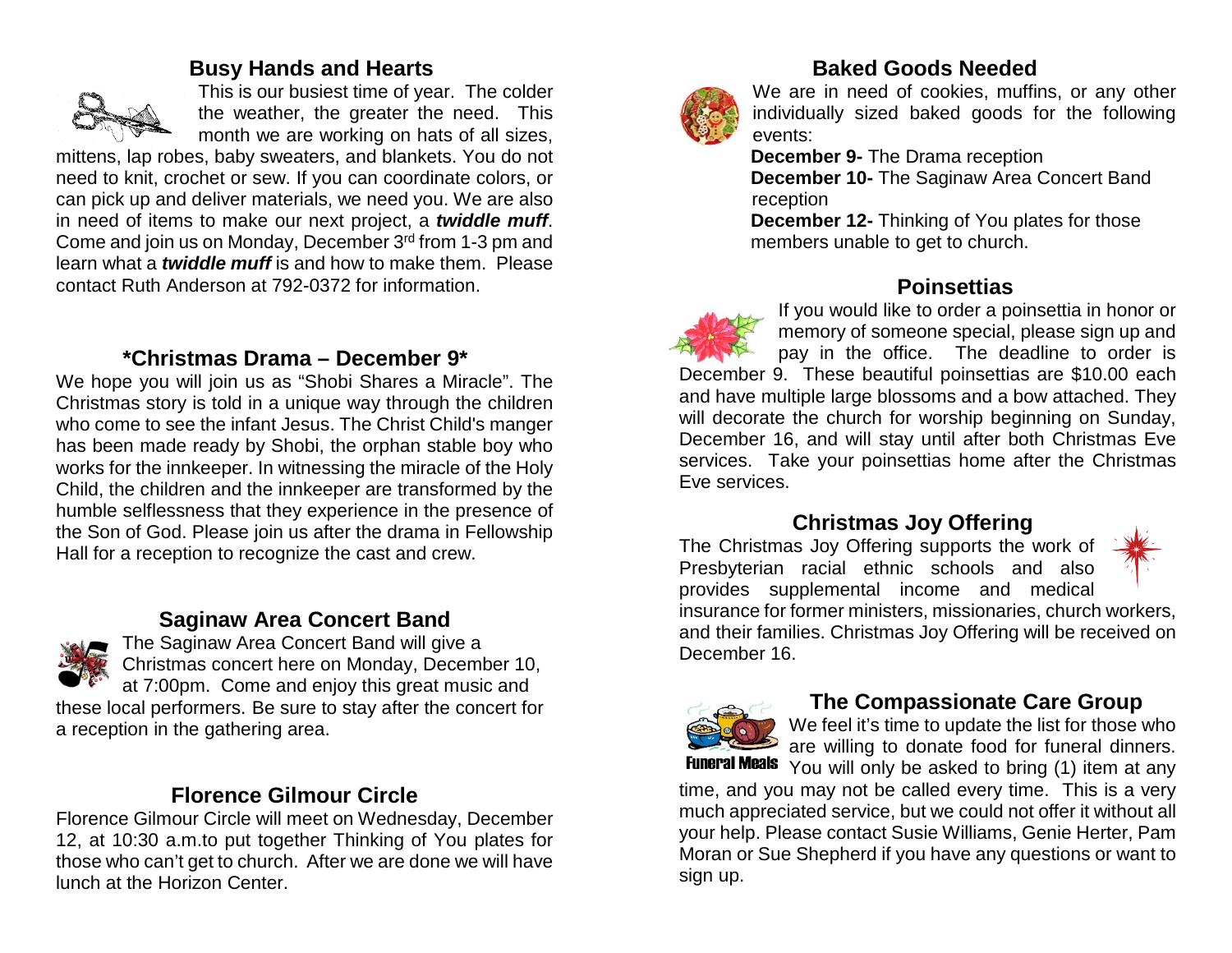#### **Scrip for Christmas!**



Finish your Christmas shopping early with gift cards. We are going to place Scrip orders the first three Sundays of this month: December 2, 9 & 16. Your order is typically in the office on the Wednesday after

the order date. Place an order for almost any retailer in the area or we have any of these cards available right now in the office:

| <b>Applebee's \$25</b>        | <b>Barnes &amp; Noble \$5,\$10,\$25</b> |
|-------------------------------|-----------------------------------------|
| <b>Goodrich Theaters \$10</b> | Logan's \$25                            |
| Meijer \$25/\$50/\$100        | Speedway \$25/\$50                      |
| Taco Bell \$10                | Wendy's \$10                            |
| <b>Olive Garden \$25</b>      | <b>Red Lobster \$25</b>                 |

#### **Youth Events**

**Sunday, December 2<sup>nd</sup>** – we will be making popcorn after worship and then meet for PYG until noon. We hope to see your face!

**Sunday, December 9<sup>th</sup>** – Bowling!! More details to come! Watch your email and bulletins

**Sunday, December 16<sup>th</sup>** – PYG Christmas Party!! See newsletter for details

**Sunday, December 23rd and Sunday, December 30th** – No PYG – Enjoy the time with your friends and family!

#### **Youth Christmas Party**

Sunday, December 16<sup>th</sup> from 6pm to 8pm. Dinner will be provided. Let's get together and celebrate the True Reason for the Season!! Bring a warm jacket and hats/gloves and boots!! We will have a \$5 White Elephant Gift Exchange – if you want to participate, please bring a \$5 gift to exchange. Let DJ or Sam or Tammi know if there are any questions.

#### **2nd @ Second Adult Education**

We are continuing our study of world religions this month and will finish up studying Buddhism in January. There will only be one class in December. It will be on December 2<sup>nd</sup> at 10:45am in the library.

#### **Sunday School Workshop Leaders**



We are still in need of volunteers for leading our Sunday school workshops for pre-school thru 7th grade children! There are some very  $\frac{c}{\text{mass}}$  exciting workshops coming up in the New

Year! Please consider a small time with our children of Second Presbyterian Church.

#### **ATTN: 8th-12th Graders**

Don't feel left out, we have a Sunday School class just for you! The class meets every Sunday, except communion Sunday, in the youth room after "Time with the Children" during worship. Come and check it out!

> Mission highlights **"Go also the second mile" Matthew 5:41**



#### **Angel Tree**

Please return all Angel Tree gifts by December 9th so we can get the gifts delivered to the children in time for Christmas morning.



### **Thank You !**

Every year, our congregation generously collects items, fills stockings and then delivers them to the Yellow Ribbon Guard to be sent to those troops serving overseas

during the Christmas season. Thanks to your generosity, we delivered 75 stockings.